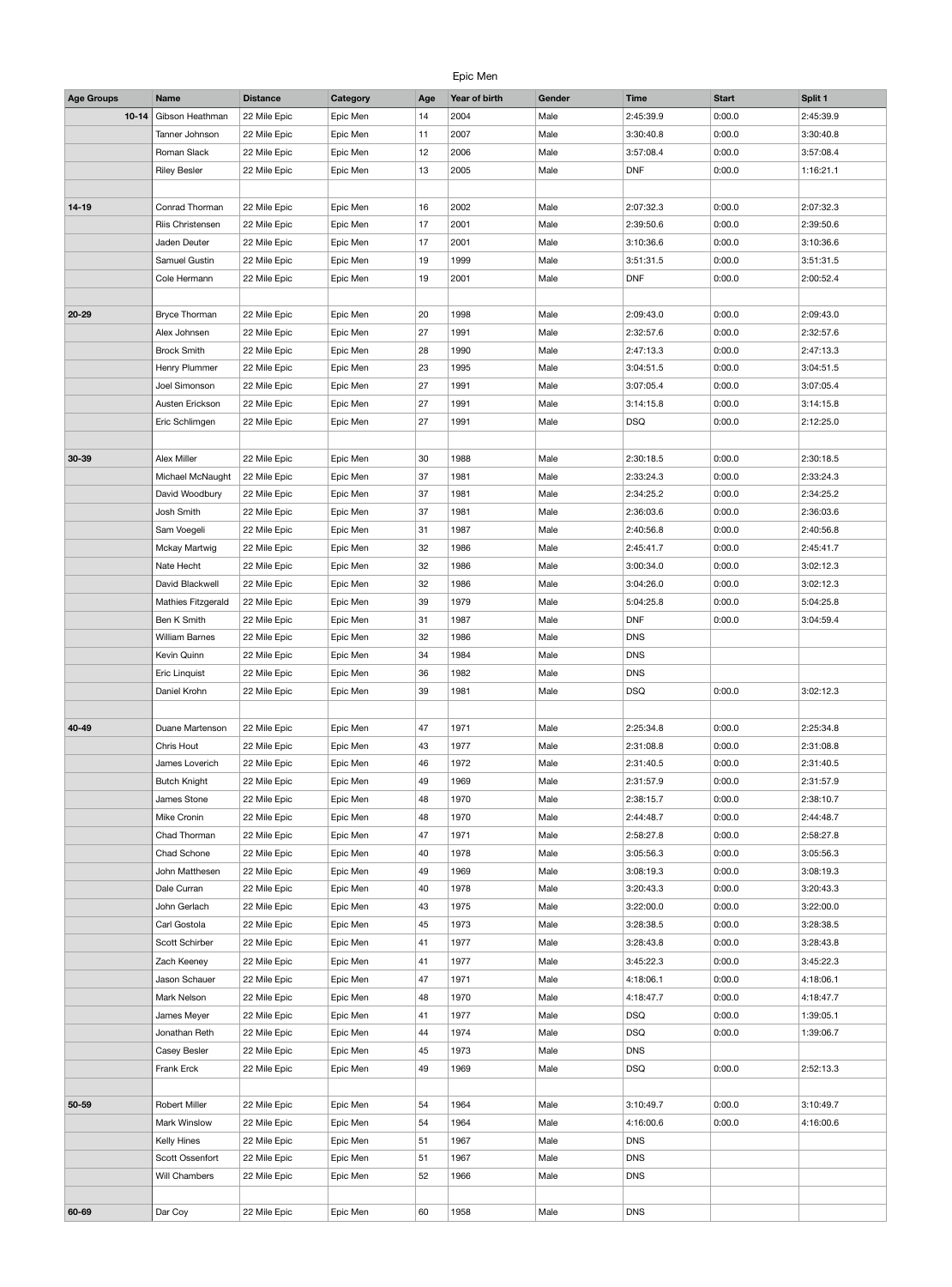## Epic Women

| Age groups | <b>Name</b>           | <b>Distance</b> | Category   | Age | Year of birth | Gender | <b>Time</b> | <b>Start</b> | Split 1   |
|------------|-----------------------|-----------------|------------|-----|---------------|--------|-------------|--------------|-----------|
| 20-29      | <b>Hailey Schauer</b> | 22 Mile Epic    | Epic Women | 21  | 1997          | Female | 4:18:07.3   | 0:00.0       | 4:18:07.3 |
|            | <b>Taylor Baird</b>   | 22 Mile Epic    | Epic Women | 28  | 1990          | Female | <b>DNS</b>  |              |           |
| $30 - 39$  | Melissa Smith         | 22 Mile Epic    | Epic Women | 38  | 1980          | Female | 2:48:05.4   | 0:00.0       | 2:48:05.4 |
|            | Erin Caton            | 22 Mile Epic    | Epic Women | 39  | 1979          | Female | 3:05:01.8   | 0:00.0       | 3:05:01.8 |
|            | Allison Coin          | 22 Mile Epic    | Epic Women | 34  | 1984          | Female | 3:07:57.8   | 0:00.0       | 3:07:57.8 |
|            | Rebecca Larose        | 22 Mile Epic    | Epic Women | 35  | 1983          | Female | <b>DNF</b>  | 0:00.0       | 2:59:31.4 |
|            | Michelle Krohn        | 22 Mile Epic    | Epic Women | 35  | 1985          | Female | <b>DNF</b>  | 0:00.0       | 4:08:50.7 |
| 40-49      |                       |                 |            |     |               |        |             |              |           |
| 50-59      |                       |                 |            |     |               |        |             |              |           |
| 60-69      |                       |                 |            |     |               |        |             |              |           |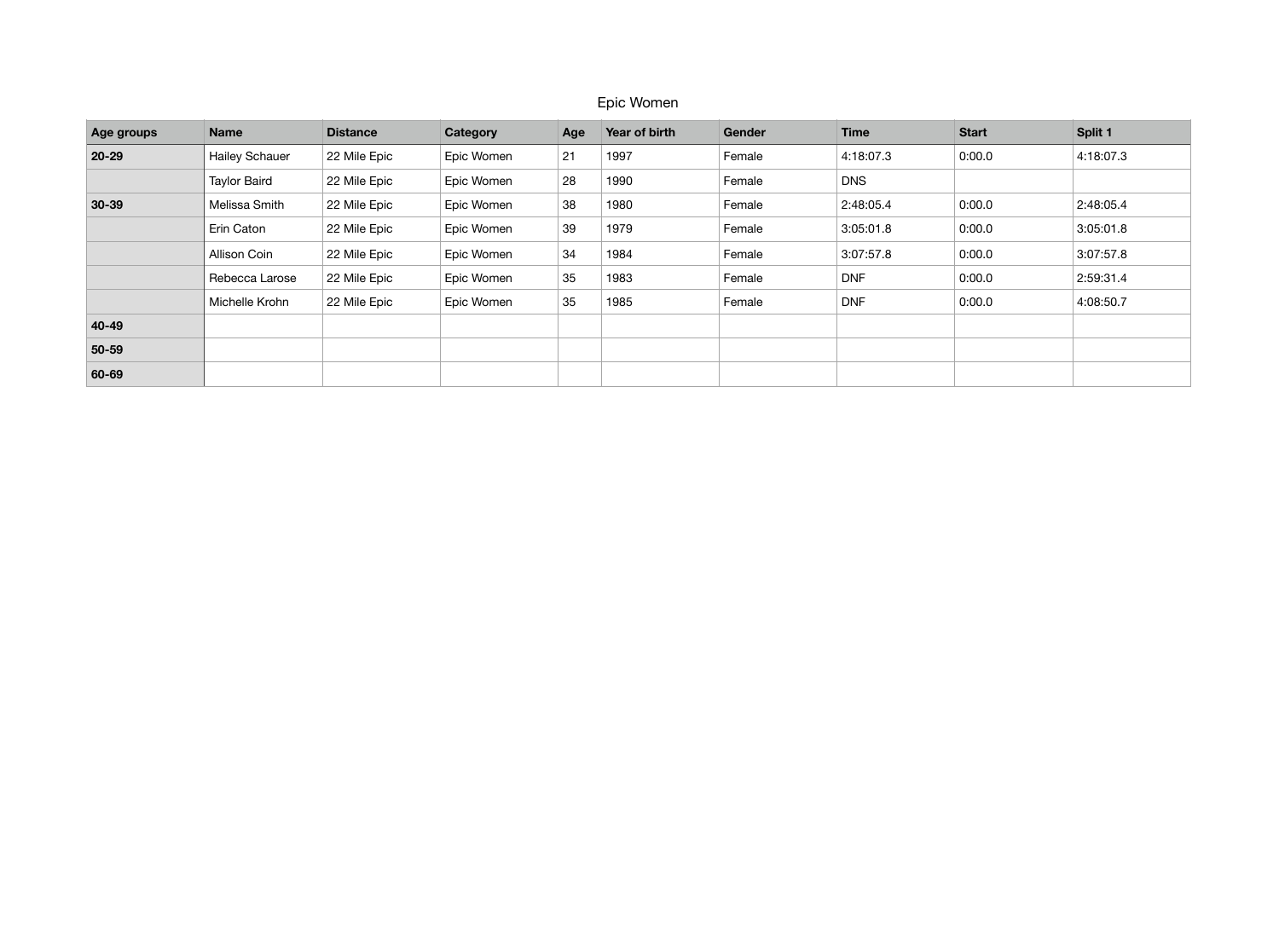| Challenge Men     |                                     |                   |               |     |               |        |             |              |           |  |
|-------------------|-------------------------------------|-------------------|---------------|-----|---------------|--------|-------------|--------------|-----------|--|
| <b>Age Groups</b> | <b>Name</b>                         | <b>Distance</b>   | Category      | Age | Year of birth | Gender | <b>Time</b> | <b>Start</b> | Split 1   |  |
| $10 - 14$         | Smith Funke                         | 14 mile Challenge | Challenge Men | 13  | 2005          | Male   | 1:55:49.7   | 6:00.0       | 2:01:49.7 |  |
|                   | Ty Christoffer                      | 14 mile Challenge | Challenge Men | 13  | 2005          | Male   | 1:58:56.0   | 6:00.0       | 2:04:56.0 |  |
|                   | John Hansen                         | 14 mile Challenge | Challenge Men | 12  | 2006          | Male   | 2:09:19.2   | 6:00.0       | 2:15:19.2 |  |
|                   | Lange Shockey                       | 14 mile Challenge | Challenge Men | 13  | 2005          | Male   | 2:19:49.2   | 6:00.0       | 2:25:49.2 |  |
|                   | <b>Bryson Harvey</b>                | 14 mile Challenge | Challenge Men | 13  | 2005          | Male   | 2:24:53.8   | 6:00.0       | 2:30:53.8 |  |
|                   | Edan Coin                           | 14 mile Challenge | Challenge Men | 11  | 2007          | Male   | 2:28:14.1   | 6:00.0       | 2:34:14.1 |  |
|                   | Gavin Heathman                      | 14 mile Challenge | Challenge Men | 11  | 2007          | Male   | 2:29:20.9   | 6:00.0       | 2:35:20.9 |  |
|                   | Loman Hanson                        | 14 mile Challenge | Challenge Men | 14  | 2004          | Male   | 2:38:06.5   | 6:00.0       | 2:44:06.5 |  |
|                   | Oliver Engmann                      | 14 mile Challenge | Challenge Men | 13  | 2007          | Male   | 2:39:12.0   | 6:00.0       | 2:45:12.0 |  |
|                   | William Engmann                     | 14 mile Challenge | Challenge Men | 11  | 2009          | Male   | 2:40:59.9   | 6:00.0       | 2:46:59.9 |  |
|                   | Drace Eisenbarth                    | 14 mile Challenge | Challenge Men | 12  | 2006          | Male   | 2:52:59.4   | 6:00.0       | 2:58:59.4 |  |
|                   | Asa Hood                            | 14 mile Challenge | Challenge Men | 14  | 2004          | Male   | 3:01:11.9   | 6:00.0       | 3:07:11.9 |  |
|                   |                                     |                   |               |     |               |        |             |              |           |  |
| $20 - 29$         | Tim Kroehler                        | 14 mile Challenge | Challenge Men | 21  | 1997          | Male   | 1:47:40.3   | 6:00.0       | 1:53:40.3 |  |
|                   | Jacob Schmit                        | 14 mile Challenge | Challenge Men | 20  | 1998          | Male   | 1:58:08.6   | 6:00.0       | 2:04:08.6 |  |
|                   |                                     |                   |               |     |               |        |             |              |           |  |
|                   |                                     |                   |               |     |               |        |             |              |           |  |
| $30 - 39$         | Eric Anderson                       | 14 mile Challenge | Challenge Men | 35  | 1983          | Male   | 1:50:45.6   | 6:00.0       | 1:50:45.6 |  |
|                   | Craig Knapp                         | 14 mile Challenge | Challenge Men | 39  | 1979          | Male   | 2:15:37.9   | 6:00.0       | 2:21:37.9 |  |
|                   | Luke Levinson                       | 14 mile Challenge | Challenge Men | 35  | 1985          | Male   | 2:20:20.2   | 6:00.0       | 2:26:20.2 |  |
|                   | Benjamin<br>Gullickson              | 14 mile Challenge | Challenge Men | 39  | 1979          | Male   | 2:49:19.1   | 6:00.0       | 2:55:19.1 |  |
|                   | <b>Robert Prann</b>                 | 14 mile Challenge | Challenge Men | 39  | 1979          | Male   | <b>DNS</b>  |              |           |  |
|                   |                                     |                   |               |     |               |        |             |              |           |  |
| 40-49             | Mitchell Slusarski                  | 14 mile Challenge | Challenge Men | 47  | 1971          | Male   | 1:56:51.5   | 6:00.0       | 2:02:51.5 |  |
|                   | Darren Lytle                        | 14 mile Challenge | Challenge Men | 48  | 1970          | Male   | 1:59:26.7   | 6:00.0       | 2:05:26.7 |  |
|                   | Scott Carlson                       | 14 mile Challenge | Challenge Men | 48  | 1970          | Male   | 2:35:48.1   | 6:00.0       | 2:41:48.1 |  |
|                   | <b>ROBERT</b><br><b>CHRISTENSEN</b> | 14 mile Challenge | Challenge Men | 47  | 1971          | Male   | 2:36:47.3   | 6:00.0       | 2:42:47.3 |  |
|                   | Michael Adams                       | 14 mile Challenge | Challenge Men | 44  | 1974          | Male   | 2:46:15.1   | 6:00.0       | 2:52:15.1 |  |
|                   | Nick Caton                          | 14 mile Challenge | Challenge Men | 42  | 1976          | Male   | 2:57:06.6   | 6:00.0       | 3:03:06.6 |  |
|                   |                                     |                   |               |     |               |        |             |              |           |  |
| 50-59             | <b>Bob Rowles</b>                   | 14 mile Challenge | Challenge Men | 55  | 1963          | Male   | 2:00:06.1   | 6:00.0       | 2:06:06.1 |  |
|                   | <b>Shelby Nester</b>                | 14 mile Challenge | Challenge Men | 54  | 1964          | Male   | 2:11:42.1   | 6:00.0       | 2:17:42.1 |  |
|                   | Doc Savage                          | 14 mile Challenge | Challenge Men | 59  | 1959          | Male   | 2:14:08.6   | 6:00.0       | 2:20:08.6 |  |
|                   | Mike Gibson                         | 14 mile Challenge | Challenge Men | 52  | 1966          | Male   | 2:15:16.8   | 6:00.0       | 2:21:16.8 |  |
|                   | Scott Engmann                       | 14 mile Challenge | Challenge Men | 52  | 1968          | Male   | 2:41:00.4   | 6:00.0       | 2:47:00.4 |  |
|                   | <b>Todd Seeley</b>                  | 14 mile Challenge | Challenge Men | 52  | 1968          | Male   | 2:41:31.9   | 6:00.0       | 2:47:31.9 |  |
| 60-69             | <b>DOYLE NEHL</b>                   | 14 mile Challenge | Challenge Men | 69  | 1949          | Male   | <b>DNS</b>  |              |           |  |
|                   |                                     |                   |               |     |               |        |             |              |           |  |
|                   |                                     |                   |               |     |               |        |             |              |           |  |
|                   |                                     |                   |               |     |               |        |             |              |           |  |
|                   |                                     |                   |               |     |               |        |             |              |           |  |
|                   |                                     |                   |               |     |               |        |             |              |           |  |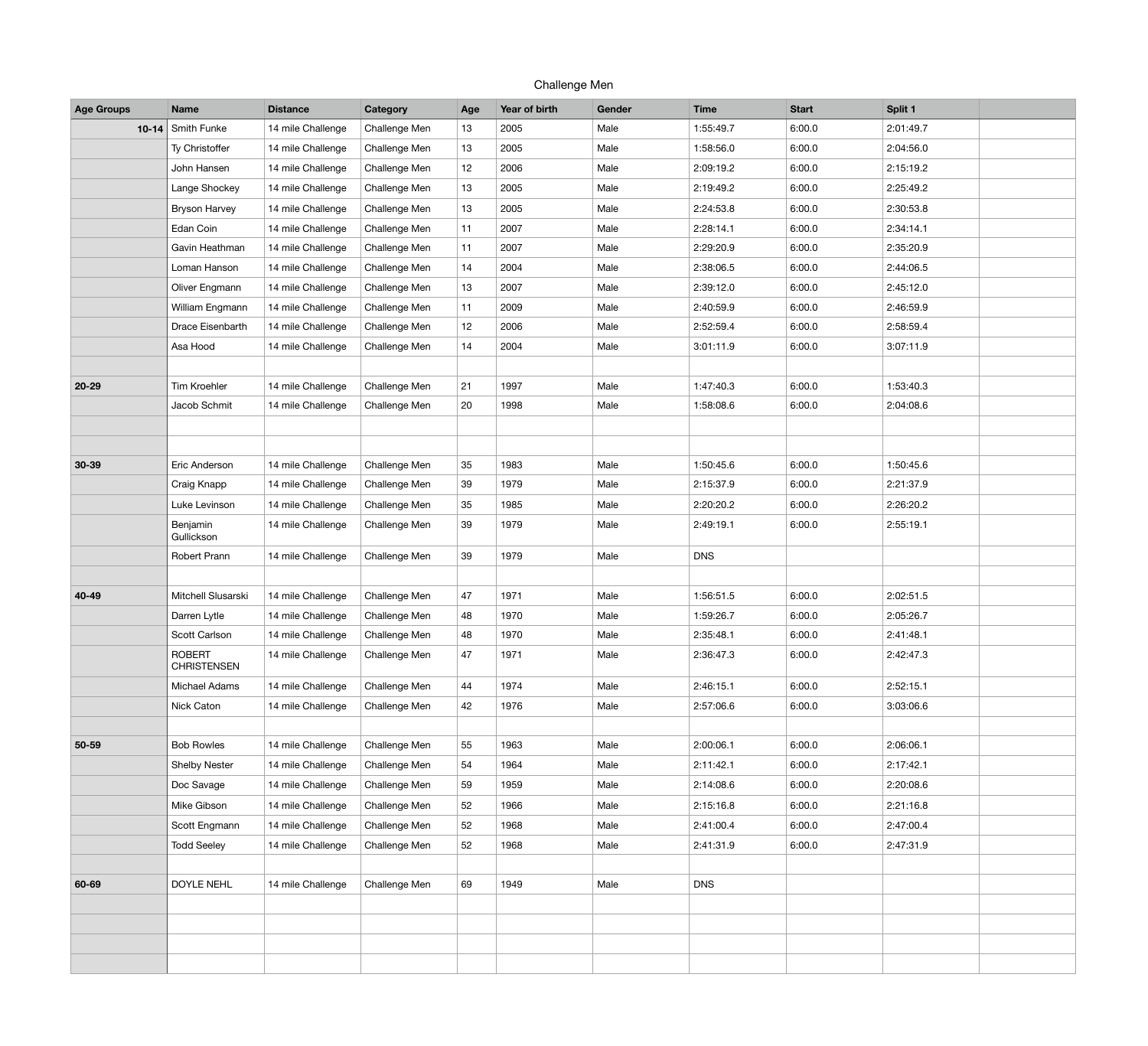## Challenge Women

| <b>Age Groups</b> | <b>Name</b>          | <b>Distance</b>   | Category        | Age | Year of birth | Gender | <b>Time</b> | <b>Start</b> | Split 1   |  |
|-------------------|----------------------|-------------------|-----------------|-----|---------------|--------|-------------|--------------|-----------|--|
|                   |                      |                   |                 |     |               |        |             |              |           |  |
| $20 - 29$         | Laura Johnsen        | 14 mile Challenge | Challenge Women | 25  | 1993          | Female | 2:14:31.5   | 6:00.0       | 2:20:31.5 |  |
|                   | Amy Caron            | 14 mile Challenge | Challenge Women | 25  | 1993          | Female | 2:22:00.1   | 6:00.0       | 2:28:00.1 |  |
|                   | Katie Ribstein       | 14 mile Challenge | Challenge Women | 26  | 1992          | Female | 2:33:04.0   | 6:00.0       | 2:39:04.0 |  |
|                   | Doris Mandura        | 14 mile Challenge | Challenge Women | 23  | 1995          | Female | 2:48:07.8   | 6:00.0       | 2:54:07.8 |  |
|                   | Victoria Hagg        | 14 mile Challenge | Challenge Women | 22  | 1996          | Female | 2:48:12.8   | 6:00.0       | 2:54:12.8 |  |
|                   |                      |                   |                 |     |               |        |             |              |           |  |
| $30 - 39$         | Ashley Anderson      | 14 mile Challenge | Challenge Women | 31  | 1987          | Female | 2:02:48.0   | 6:00.0       | 2:08:48.0 |  |
|                   | <b>Hayly Mickles</b> | 14 mile Challenge | Challenge Women | 33  | 1987          | Female | 2:32:32.6   | 6:00.0       | 2:38:32.6 |  |
|                   | Tara Knapp           | 14 mile Challenge | Challenge Women | 38  | 1980          | Female | 2:32:59.1   | 6:00.0       | 2:38:59.1 |  |
|                   | Alicia Lynne         | 14 mile Challenge | Challenge Women | 36  | 1982          | Female | <b>DNS</b>  |              |           |  |
|                   |                      |                   |                 |     |               |        |             |              |           |  |
| 40-49             | Cherie St. Pierre    | 14 mile Challenge | Challenge Women | 46  | 1974          | Female | 2:57:22.6   | 6:00.0       | 3:03:22.6 |  |
|                   | Sonja Brue           | 14 mile Challenge | Challenge Women | 45  | 1973          | Female | 3:38:13.2   | 6:00.0       | 3:44:13.2 |  |
|                   | Kasondra Brooke      | 14 mile Challenge | Challenge Women | 43  | 1975          | Female | <b>DNF</b>  | 6:00.0       | 1:08:49.5 |  |
|                   | <b>Tracy Hunt</b>    | 14 mile Challenge | Challenge Women | 44  | 1974          | Female | <b>DNF</b>  | 6:00.0       | 1:16:21.1 |  |
|                   |                      |                   |                 |     |               |        |             |              |           |  |
| 50-59             | Cindy Schlimgen      | 14 mile Challenge | Challenge Women | 59  | 1959          | Female | 2:57:13.1   | 6:00.0       | 3:03:13.1 |  |
|                   | Kathy Cluff          | 14 mile Challenge | Challenge Women | 51  | 1967          | Female | 3:11:07.5   | 6:00.0       | 3:17:07.5 |  |
|                   |                      |                   |                 |     |               |        |             |              |           |  |
| 60-69             | <b>KAREN NEHL</b>    | 14 mile Challenge | Challenge Women | 69  | 1949          | Female | <b>DNS</b>  |              |           |  |
|                   |                      |                   |                 |     |               |        |             |              |           |  |
|                   |                      |                   |                 |     |               |        |             |              |           |  |
|                   |                      |                   |                 |     |               |        |             |              |           |  |
|                   |                      |                   |                 |     |               |        |             |              |           |  |
|                   |                      |                   |                 |     |               |        |             |              |           |  |
|                   |                      |                   |                 |     |               |        |             |              |           |  |
|                   |                      |                   |                 |     |               |        |             |              |           |  |
|                   |                      |                   |                 |     |               |        |             |              |           |  |
|                   |                      |                   |                 |     |               |        |             |              |           |  |
|                   |                      |                   |                 |     |               |        |             |              |           |  |
|                   |                      |                   |                 |     |               |        |             |              |           |  |
|                   |                      |                   |                 |     |               |        |             |              |           |  |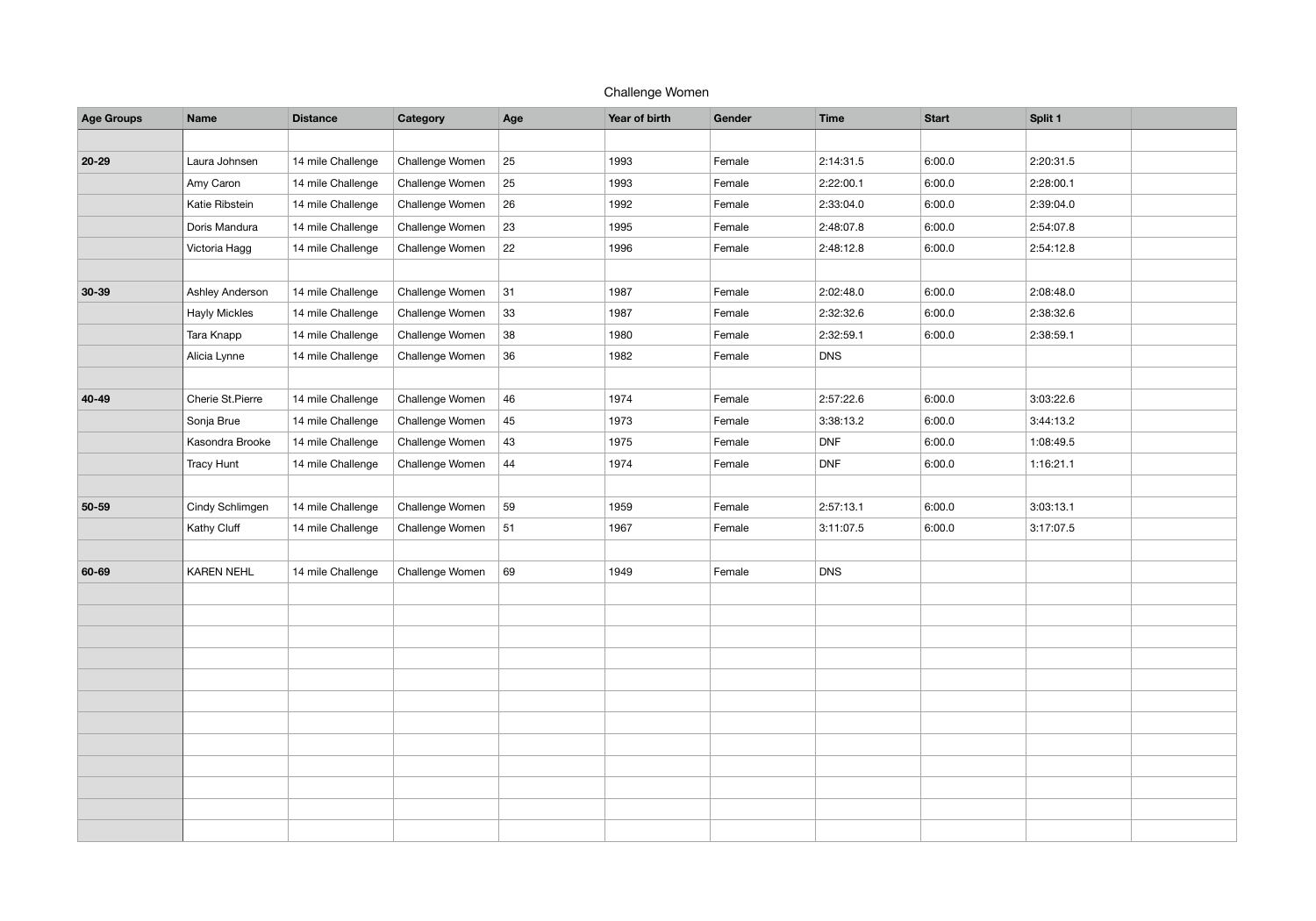## Cubs Boys

| <b>Name</b>                 | <b>First name</b> | Last name        | <b>Distance</b> | Category | Age             | Year of birth | Gender | <b>Time</b> | <b>Start</b> | Split 1   |
|-----------------------------|-------------------|------------------|-----------------|----------|-----------------|---------------|--------|-------------|--------------|-----------|
| Baron Slusarski             | Baron             | Slusarski        | 8 mile Cub      | Cub Boys | 10              | 2008          | Male   | 1:08:55.7   | 12:00.0      | 1:20:55.7 |
| Zander Stone                | Zander            | Stone            | 8 mile Cub      | Cub Boys | 12              | 2006          | Male   | 1:12:18.5   | 12:00.0      | 1:24:18.5 |
| Freddie Reth                | Freddie           | Reth             | 8 mile Cub      | Cub Boys | 11              | 2007          | Male   | 1:23:49.2   | 12:00.0      | 1:35:49.2 |
| Ben Loverich                |                   |                  | 8 mile Cub      | Cub Boys | 10 <sub>1</sub> | 2010          | Male   | 1:30:48.1   | 12:00.0      | 1:42:48.1 |
| <b>Shafer Funke</b>         | Shafer            | Funke            | 8 mile Cub      | Cub Boys | 10 <sub>1</sub> | 2008          | Male   | 1:33:57.5   | 12:00.0      | 1:45:57.5 |
| Winter Larose-<br>Schnaible | Winter            | Larose-Schnaible | 8 mile Cub      | Cub Boys | 11              | 2007          | Male   | 3:43:36.5   | 12:00.0      | 3:55:36.5 |
| <b>Easton Walters</b>       | Easton            | Walters          | 8 mile Cub      | Cub Boys | 9               | 2009          | Male   | <b>DNS</b>  |              |           |
| <b>Hudson Walters</b>       | Hudson            | Walters          | 8 mile Cub      | Cub Boys | 13              | 2005          | Male   | <b>DNS</b>  |              |           |
| <b>Hunter Walters</b>       | Hunter            | Walters          | 8 mile Cub      | Cub Boys | 12              | 2006          | Male   | <b>DNS</b>  |              |           |
| Cruz Woodbury               | Cruz              | Woodbury         | 8 mile Cub      | Cub Boys | 6               | 2012          | Male   | <b>DSQ</b>  | 12:00.0      | 3:09:17.9 |
|                             |                   |                  |                 |          |                 |               |        |             |              |           |